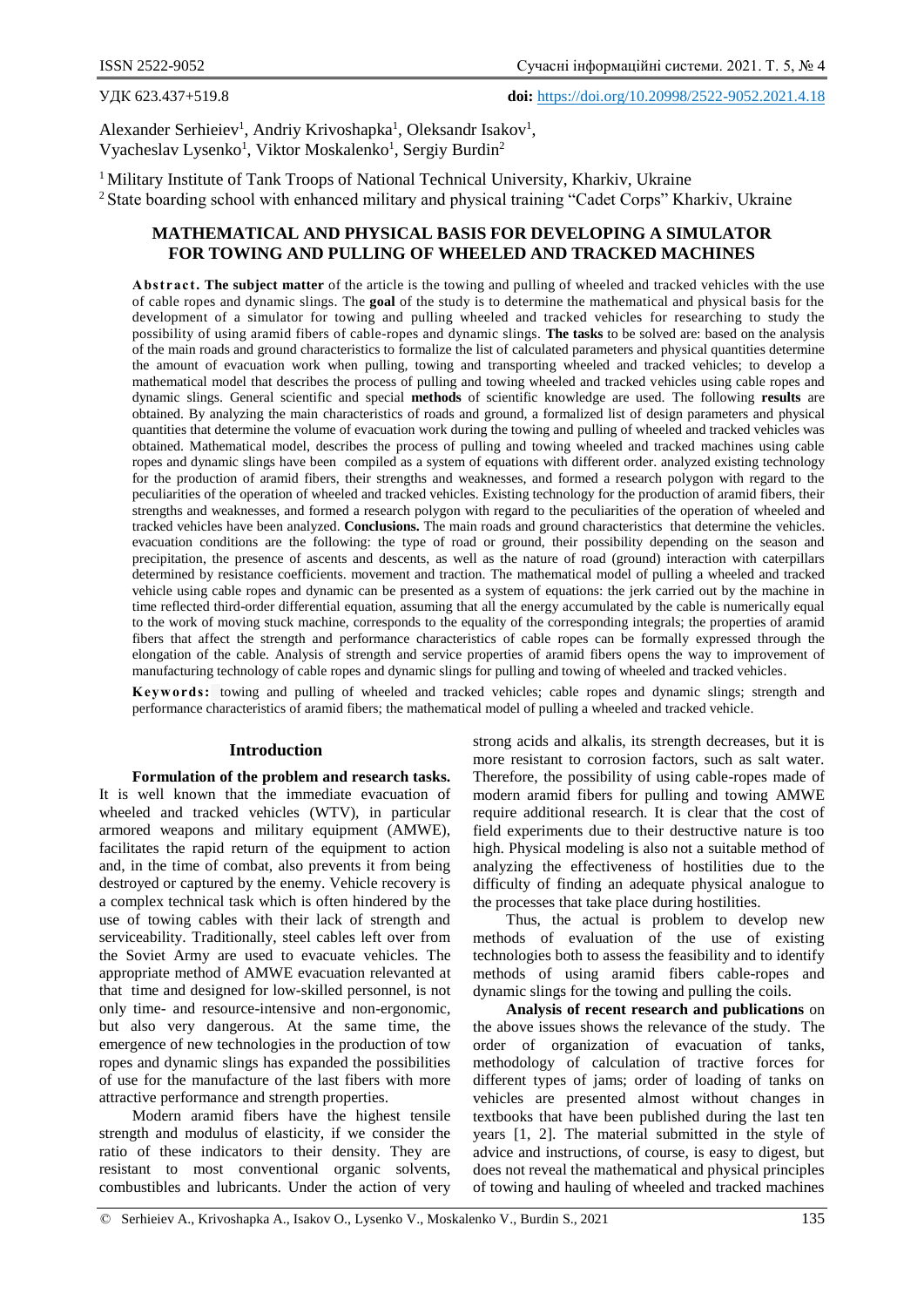and, The design is not intended to be used as a basis for investigating the feasibility of using aramid fiber cable ties and dynamical slings.

The methodology for calculating the forces acting on the towing objects from the side of the towing link used in the modeling of the towing process, has been considered quite thoroughly for marine objects [3], but its use for WTV samples requires some refinement due to the specific conditions of the application.

**The goal** of the study is to determine the mathematical and physical basis for the development of a simulator for towing and pulling wheeled and tracked vehicles for researching to study the possibility of using aramid fibers of cable-ropes and dynamic slings. To achieve this goal the following **research tasks** are solved:

‒ based on the analysis of the main roads and ground characteristics to formalize the list of calculated parameters and physical quantities determine the amount of evacuation work when pulling, towing and transporting wheeled and tracked vehicles;

‒ to develop a mathematical model that describes the process of pulling and towing wheeled and tracked vehicles using cable ropes and dynamic slings;

‒ to analyze the existing technologies for the production of aramid fibers, their advantages and disadvantages, and to draw conclusions about the feasibility of additional processing of aramid fibers, given the peculiarities of the operation of wheeled and tracked vehicles.

### **Main material**

**1. Roads and ground characteristics and a list of calculated parameters and physical quantities that determine the evacuation work amount during the towing and pulling WTV samples.** The nature and scope of evacuation work during the towing and pulling of WTV samples largely depend on the condition of roads and ground. The main roads and ground characteristics that determine the vehicles. evacuation conditions are the following: the type of road or ground, their possibility depending on the season and precipitation, the presence of ascents and descents, as well as the nature of road (ground) interaction with caterpillars determined by resistance coefficients. movement and traction.

To compile the differential equations of the process of pulling and towing wheeled and tracked machines, we will use the following provisions. The possibility of machines on all ground is determined by the coefficients of adhesion and drag.

The resistance to movement resulting from the interaction of the tracked vehicle with the ground and ground deformation is characterized by the drag coefficient *f.* The resistance of the WTV caterpillar depends on the design parameters of the caterpillar, the cost of friction in the chassis and some transmission units, ground quality and speed.

The greatest force with which the ground keeps the tracks from slipping is called the traction force by traction, which is characterized by the track-to-gravel coefficient *φ*. The traction coefficient depends on the quality of the ground, the specific pressure of the crawler and the design of the tracks. The drag and traction coefficients for the tracked vehicles for the most typical road conditions obtained by experiment [1, 2, 4].

**2. Mathematical model for the evacuation of wheeled and tracked vehicles using cable ropes and dynamic slings.**

**2.1.** To successfully carry out evacuation work, it is necessary to correctly determine the traction forces required for the towing and pulling of the WTV and the evacuation capabilities of the available traction means. Let a vehicle of mass *M* get stuck, having gone deep into the ground with certain characteristics to a depth *h*, having an angle of inclination  $\alpha$  and an divergence angle of the tractive effort with the direction of movement *β* (Fig. 1).



**Fig. 1.** Forces acting on the WTV sample during towing and pulling

When towing and pulling the machine, it is necessary to overcome the resistance force R, which depends on many reasons - technical condition of the machine, ground conditions, depth of the jam, angle of inclination, etc. According to  $[1]$ , the value of *R* is calculated as the sum of the main resistance (the socalled ground drag)  $R_1$  and the additional resistance  $R_2$ 

$$
R = R_1 + R_2, \qquad (1)
$$

where  $R_1$  takes into account the takes into account sliding friction on the ground *f,* the ground tilt angle  $\alpha$ and the depth *h*.

 $R_2$  takes into account the difference between the tractive force strength and the angle deviation machine's displacement strength β, the additional length at continuous stalling or at hardening or shrinking of the ground; the coefficient of aggregation with the ground in case of jamming of the running gear of the machine.

For example (Fig. 1), will consider for the car with a serviceable running gear:

$$
R_1 = Mg(f\cos\alpha + \sin\alpha). \tag{2}
$$

When jamming the running gear  $R_1$  is determined by the formula:

$$
R_1 = Mg(\phi \cos \alpha + \sin \alpha) , \qquad (3)
$$

here  $M$  – mass of the vehicle; *f* and  $\varphi$  – the coefficients of resistance to motion and adhesion, respectively.

**2.2.** Assume that the machine is pulled and towed by a tractor, the traction capabilities of which allow you to create traction on the hook of the tractor in these road conditions. This force is transmitted by a cable whose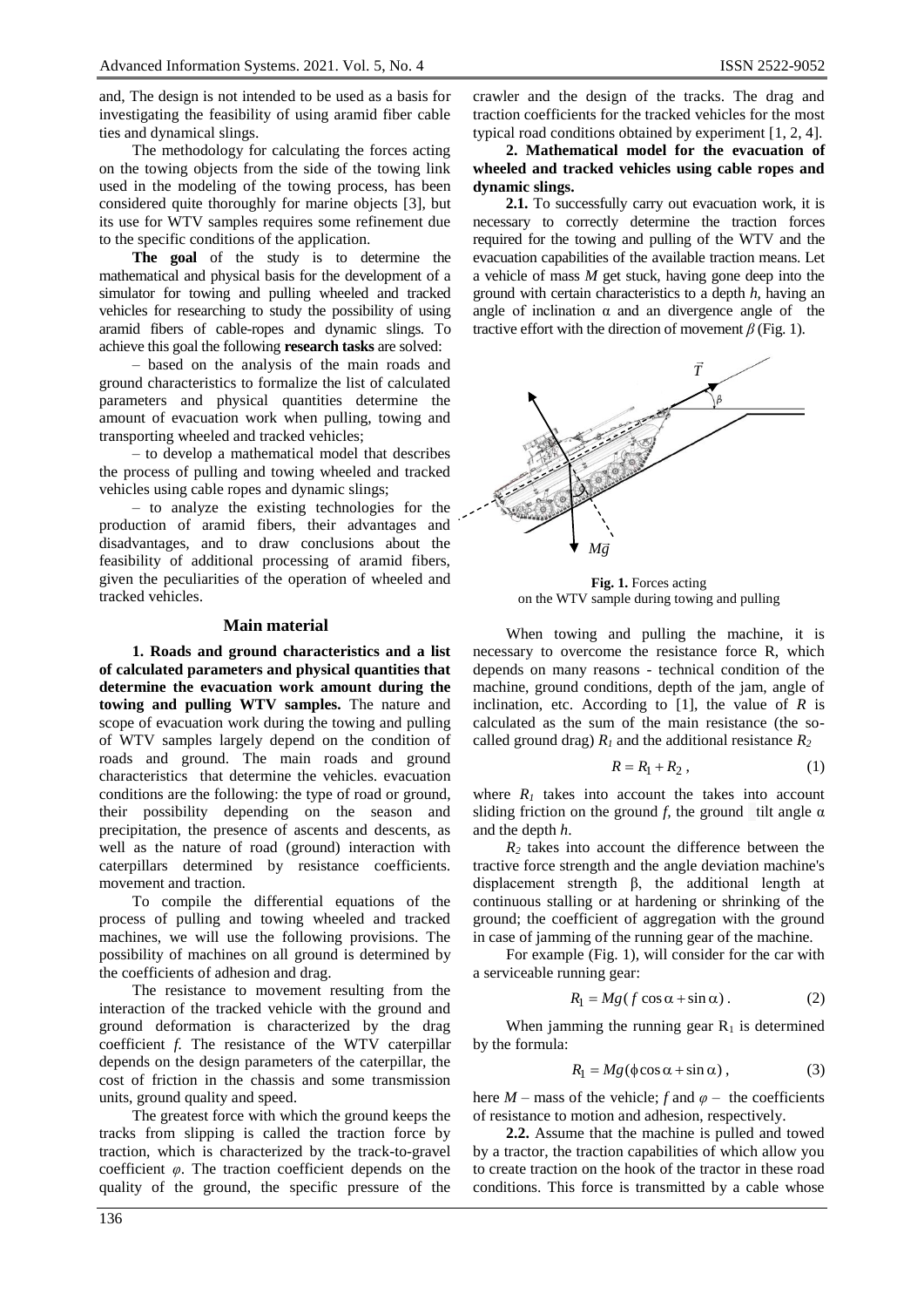pulling force *T* acts on the machine. When pulling and towing, the machine will move with acceleration *а* .

Based on this, according to Newton's second law, we can write:

$$
\vec{T} + M\vec{g} + \vec{R} = M\vec{a}
$$
 (4)

Expression (4) neglects the mass of the cable itself. Taking into account the mass of the cable *m*, it will look like

$$
\vec{T}+(M+m)\vec{g}+\vec{R}=M\vec{a},
$$

Here  $T$  – cable pulling force;  $R$  – resistance force;  $a$  – machine acceleration;  $M$  – vehicle's mass;  $m$  – cable's mass;  $g$  – acceleration of gravity.

If we assume that the cable has length *l* and is made of a material with density  $\rho$ , then the expression () will have the form

$$
\vec{T} + (M + \rho l)\vec{g} + \vec{R} = M\vec{a}.
$$
 (5)

Pulling and towing can be done jerkily. This means the volatility of the acceleration can over time. From time to time the machine will pass the distance *S*, changing its position  $x(t)$ . Given that

$$
a(t) = \frac{dv(t)}{dt} = \frac{d^2x(t)}{dt^2},
$$
\n<sup>(6)</sup>

the (5) can be designed and written in scalar form:

$$
T - ((M + \rho lS)g\sin\beta + R\cos\beta) = M\frac{d^2x}{dt^2},\qquad(7)
$$

here  $f$  – sliding friction on the ground;  $\alpha$  – the ground tilt angle;  $\beta$  – angle deviation machine's displacement strength;  $T$  – cable pulling force;  $R$  – resistance force;  $l$  – cable's length;  $\rho$  – cable's density. *S* – rope diameter.

In these calculations it is assumed that the rope consists of one strand. If a cable is stranded with n, then the tension is multiplied by *n.*

At the same time, the force *T* is also not constant, because the cable has damping properties. We will assume that all the energy accumulated by the cable-cable is numerically equal to the work of moving the stuck vehicle. In analytical form, this equality will look like

$$
\int_{l}^{l+\Delta l} T dl = \int_{x_{in}}^{x_f} (M \frac{d^2 x}{dt^2}) dx, \qquad (8)
$$

here  $x_{in}$  – initial position of the vehicle;  $x_f$  – final position of the vehicle;  $M -$  mass of the vehicle;  $T$ cable pulling force.

After transforming the formula, we get

$$
\int_{l}^{l+\Delta l} T dl = \int_{x_{nou}}^{x_{kin}} (M \frac{d^{2}x}{dt^{2}}) dx = \int_{t_{nou}}^{t_{kin}} M \frac{d^{2}x}{dt^{2}} v(t) dt =
$$
\n
$$
= \int_{t_{in}}^{t_{f}} M \frac{d^{2}x}{dt^{2}} \int_{t_{in}}^{t_{f}} \frac{dx}{dt} dt = \int_{t_{in}}^{t_{f}} \int_{t_{in}}^{t_{f}} M \frac{d^{3}x}{dt^{3}} dt =
$$
\n
$$
= M \int_{t_{in}}^{t_{f}} \int_{t_{in}}^{t_{f}} j(t) dt,
$$
\n
$$
t_{in} t_{in}
$$

here 3  $j(t) = \frac{d^3x}{dt^3}$  – a jerk made by the vehicle in time [5, 6].

**2.3.** In general, the cable pulling force *T* is defined

$$
T = \sigma S \,, \tag{10}
$$

here  $\sigma$ - is the mechanical tensile stress of the cable material, *N/mm<sup>2</sup>* .

The value  $\sigma$  is determined by the characteristic of the material forming the research set.

The expression (10) can be written taking into account the relative elongation of the cable:

$$
T = E\epsilon S = E\frac{\Delta l}{l}S \tag{11}
$$

Here  $E - Jung's module$ ;  $\varepsilon$  – the relative elongation of the cable.

**2.4.** If a cable with a length *l* has an absolute elongation  $\Delta l$ , then its relative elongation is equal to

$$
\varepsilon = \Delta l / l \tag{12}
$$

A cable made of synthetic material, when deformed, has an elongation

$$
\Delta l = l \left( \sqrt{\frac{l_m}{aT_b}} - \sqrt{\frac{T}{aT_b}} \right),\tag{13}
$$

here *l* – cable-rope length; *Т<sup>m</sup>* – the maximum allowable tension in the cable-rope;  $T -$  the working load of the cable-rope;  $T_b$  – breaking strength of the cable rope; *a* – dimensionless coefficient depending on the material and construction of the rope [3, 7, 8].

Aramid fibers have different trade names. The values of the coefficient a are presented in table 1

*Table 1* ‒ **Values of coefficient** *a*

| Type of rope                     | <b>Polymer name</b> | Coefficient<br>value <i>a</i> |
|----------------------------------|---------------------|-------------------------------|
| <b>Braided</b><br>eight stranded | Polyamide           | 3,5                           |
|                                  | Polypropylene       | 11                            |
|                                  | Polyester           | 11                            |
| Twisted<br>eight-strand          | Polyamide           | 2,8                           |
|                                  | Polypropylene       |                               |
|                                  | Polvester           | 7.5                           |

**3. Use of aramid fibers in the production of cable ropes and dynamic slings for towing and pulling of vehicles.** In the authors' opinion, researches of various technologies of aramid fibers additional treatment with usage of high-molecular hydrocarbons can be considered perspective.

Thus, analysis of strength and service properties of aramid fibers opens the way to improvement of manufacturing technology of cable ropes and dynamic slings for pulling and towing of WTVs.

Aramid fibers form a completely new and separate category of organic fibers. Fibers in this category have the highest tensile strength and modulus of elasticity as measured by their ratio of strength to density. They are resistant to most common organic solvents, combustibles and lubricants.

When exposed to very strong acids and alkalis, its strength decreases, but it has greater resistance to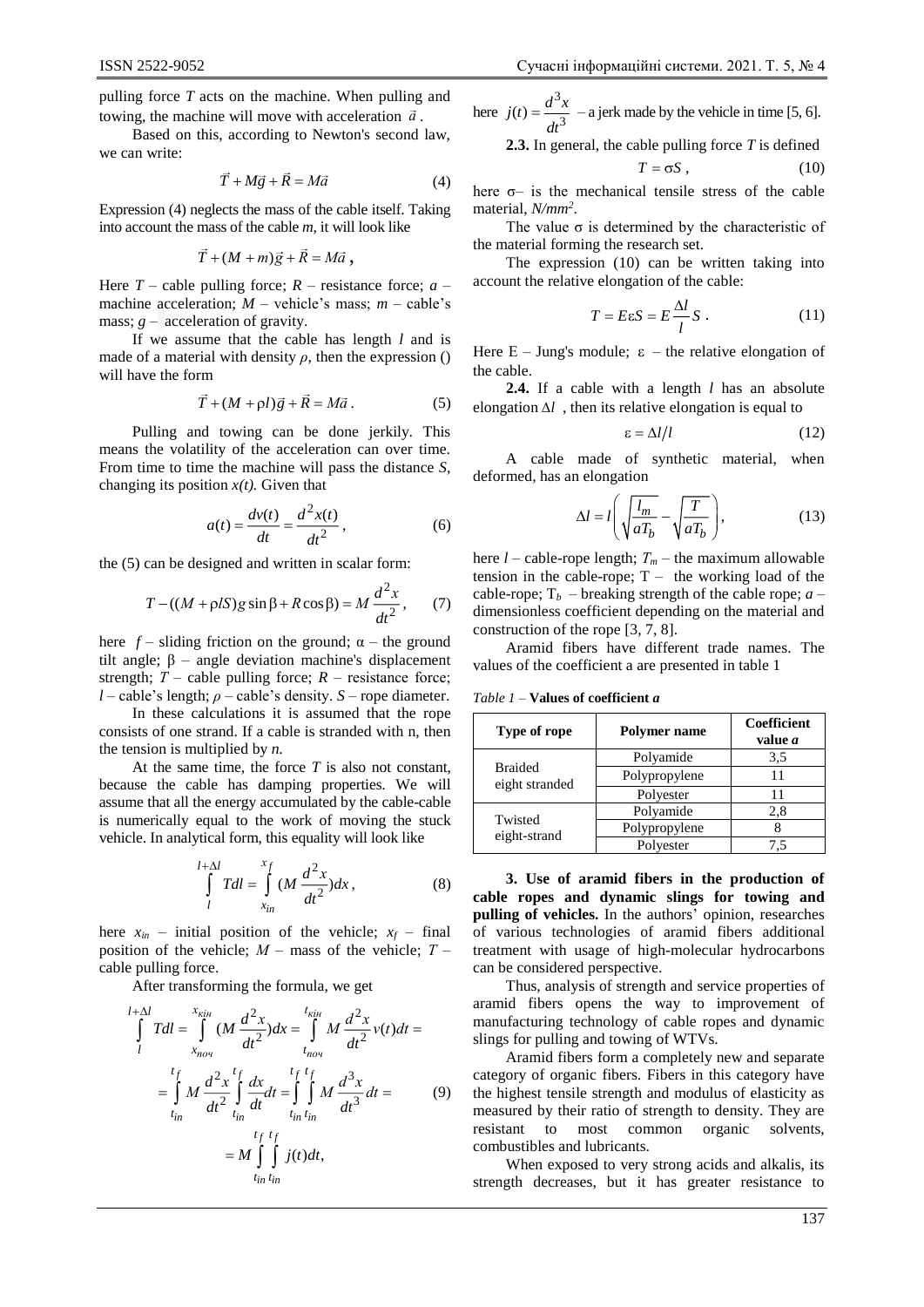corrosive factors like salt water. The authors analyzed existing technology for the production of aramid fibers, their strengths and weaknesses, and formed a research polygon with regard to the peculiarities of the operation of wheeled and tracked vehicles.

Particular attention should be paid to the harmful effects of ultraviolet light, atmospheric phenomena and lubricating contaminants. It is found out that necessary breaking force of aramid cable-rope is provided by less number of threads in accordance with high tensile strength. Moreover, the weight of a cable made of aramid fiber is estimated to be 5 to 6 times less than the weight of steel fiber, which is crucial for the actions of the vehicle crew.

However, for aramid fibers, the most aggressive substances are those in contaminated air. It follows that active ultraviolet light and atmospheric precipitation will have a negative effect on the performance characteristics of the cable ropes. To mitigate such impact, cable-rope production technology requires improvements in terms of acquisition of certain properties of chemical fibers or additional treatment of fibers produced by existing technologies. For this purpose the authors have analyzed physicochemical peculiarities and mechanism of formation of web fibers.

The main differences in the process of their formation include enzymatic biosynthesis by matrix block-сopolypeptide with a given sequence of amino acid residues; the formation of fibroin filaments occurs at high speed by crystallization oriented in the axial mechanical field; the process of polypeptide synthesis and filament formation can be considered as isothermal [9-13].

#### **Conclusions**

The main roads and ground characteristics that determine the vehicles. evacuation conditions are the following: the type of road or ground, their possibility depending on the season and precipitation, the presence of ascents and descents, as well as the nature of road (ground) interaction with caterpillars determined by resistance coefficients. movement and traction.

The mathematical model of pulling a wheeled and tracked vehicle using cable ropes and dynamic can be presented as a system of equations: the jerk carried out by the machine in time reflected third-order differential equation, assuming that all the energy accumulated by the cable is numerically equal to the work of moving stuck machine, corresponds to the equality of the corresponding integrals; the properties of aramid fibers that affect the strength and performance characteristics of cable ropes can be formally expressed through the elongation of the cable.

Analysis of strength and service properties of aramid fibers opens the way to improvement of manufacturing technology of cable ropes and dynamic slings for pulling and towing of WTVs.

#### **REFERENCES**

- 1. (1971), *Tank Evacuation Guide*, Voyennoye izdatelstvo Ministerstva oborony SSSR, Moscow, SU.
- 2. (1981), *Armored Vehicle Evacuation Guide*, Voyennoye izdatel'stvo Ministerstva oborony SSSR, Moscow, SU.
- 3. Sergeyev, L.V. (1973), *Tank theory*, Voyennaya akademiya bronetankovykh voysk, Moscow, SU.
- 4. (1984), *Praktika upravleniya morskim transportnym sudnom*. V/O "Mortekhinformreklama", Moscow, SU.
- 5. Savelyev, I.V. (1989), *Physics course*. Volume 1. Mechanics. Molecular physics], Nauka, Moscow, SU.
- 6. Gragert, S. (1998), *What term is used to refer to the third derivative position*? Usenet Frequently Asked Questions on Physics and Relativity, available at: <https://math.ucr.edu/home/baez/physics/General/jerk.html>
- 7. Gurtov, V. A. and Osaulenko, R. N. (2007), *Solid-state physics for engineers: tutorial*, Tekhnosfera, Moscow, 520 p.
- 8. Yudin, Yu. I., Pashentsev, S. V. and. Kayan, V. V. (2013), "Calculation of the forces acting on towing objects from the side of the towing connection", *Vestnik Murmanskogo gosudarstvennogo tekhnicheskogo universiteta*, vol. 16, pp. 193-196.
- 9. Klare, H. (1985), *Geschichte der Chemiefaserforschung,* Akademie-Ferlag, Berlin, DE.
- 10. Froyde, M. (1982), *Zhivotnyye stroyat* [Tiere Bauen], Translated by Zakharov, A. (1986) (ed.), Mir, Moscow, SU.
- 11. Perepelkin, K. Ye. (2007), "Physicochemical features of natural fibroin filament formation", *Izv. VUZov. Khimiya i khimicheskaya tekhnologiya,* vol. 50, no.11, pp. 3-13.
- 12. Kostyuk, S. O. (1978), "On the structure of natural silk", *Voprosy fiziko-khimii i tekhnologii natural'nogo shelka,*  Tashkentskiy politekhnicheskiy institute, Tashkent, SU.
- 13. BMP-2. Boyevaya mashina pekhoty BMP-2. Tekhnicheskoye opisaniye i instruktsiya po ekspluatatsii. Kniga 2. (1986), Voyennoye izdatel'stvo Ministerstva oborony SSSR, Moscow, SU.

Received (Надійшла) 11.10.2021

Accepted for publication (Прийнята до друку) 24.11.2021

#### ВІДОМОСТІ ПРО АВТОРІВ / ABOUT THE AUTHORS

**Сергєєв Олександр Сергійович –** заступник начальника інституту, Військовий інститут танкових військ Національного технічного університету "ХПІ", Харків, Україна.

**Alexander Serhieiev –** Deputy Chief of the Military Institute of Tank Troops, Military Institute of Tank Troops of National Technical University "Kharkiv Polytechnic Institute", Kharkiv, Ukraine; e-mail[: bmbylat@ukr.net;](mailto:bmbylat@ukr.net) ORCID:<https://orcid.orq/0000-0001-9833-9851>

**Кривошапка Андрій Іванович** ‒ викладач кафедри озброєння та стрільби, Військовий інститут танкових військ Національного технічного університету "ХПІ", Харків, Україна.

**Andriy Krivoshapka** ‒ Lecture of Arms and Firing Department, Military Institute of Tank Troops of National Technical University "Kharkiv Polytechnic Institute", Kharkiv, Ukraine;

e-mail:  $\underline{\text{dolphin090275@gmail.com}}$ ; ORCID[: https://orcid.org/0000-0001-9065-2616](https://orcid.org/0000-0001-9065-2616)

**Ісаков Олександр Володимирович –** заступник начальника кафедри бронетанкового озброєння та військової техніки, Військовий інститут танкових військ Національного технічного університету "ХПІ", Харків, Україна**;**